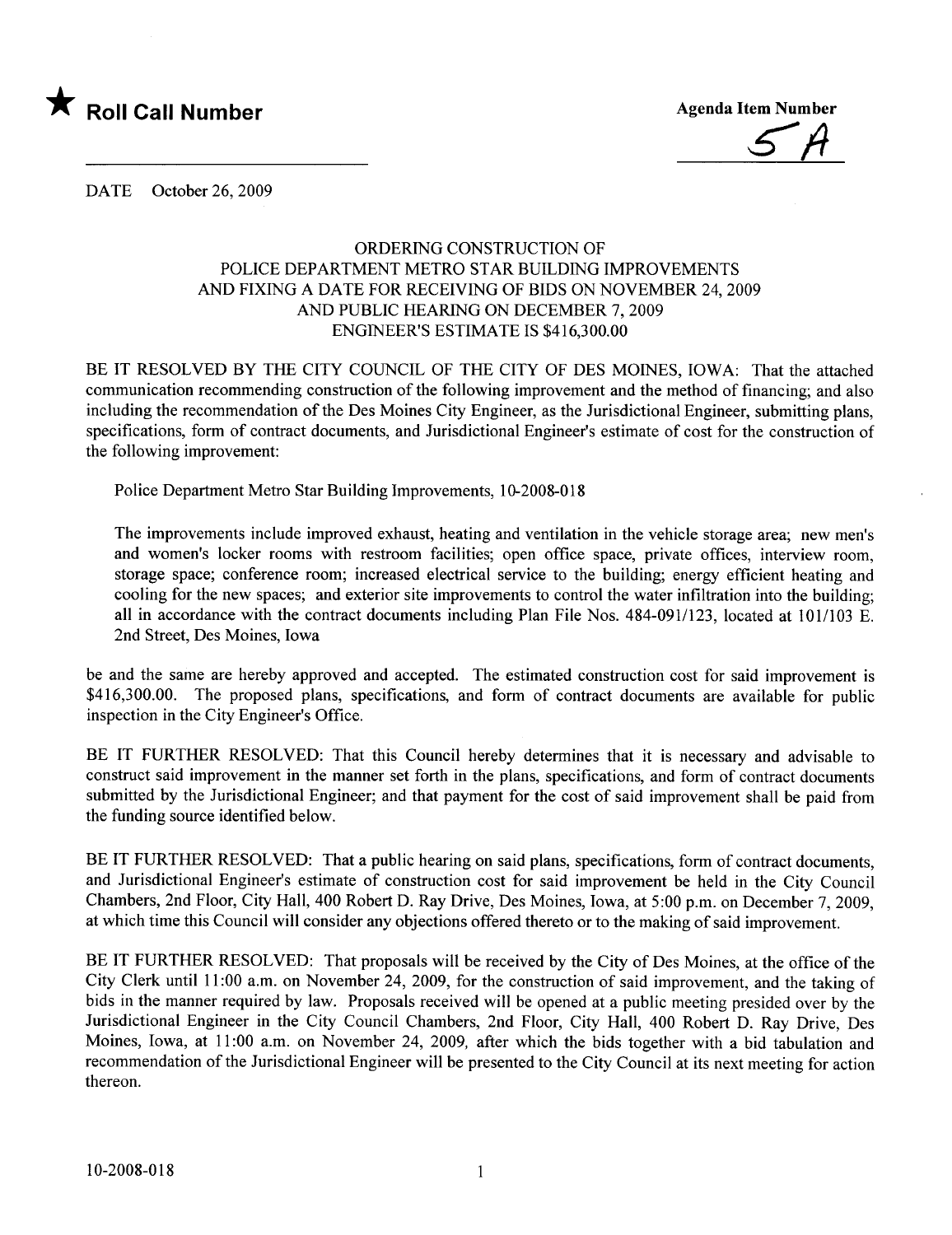



DATE October 26, 2009

BE IT FURTHER RESOLVED: That an appropriate Notice to Bidders and Notice of Public Hearing for said improvement be published in the Des Moines Register as provided and directed by Chapter 26 and/or 314, Code of Iowa.

(City Council Communication Number  $\theta$ 9-750 attached.)

Moved by to adopt.

FORM APPROVED: FUNDS AVAILABLE

<u>len Vansepool by AI</u>

Kathleen Vanderpool Deputy City Attorney

Allen McKinley<br>Des Moines Finance Director

 $\approx$   $\approx$ ~<br>Funding Source: 2009-2010 CIP, Page Building-7, Colosimo Property, BLD080, TIF-Backed G. O. Bonds

| <b>COUNCIL ACTION</b> | <b>YEAS</b> | <b>NAYS</b> | <b>PASS</b>     | <b>ABSENT</b> |
|-----------------------|-------------|-------------|-----------------|---------------|
| <b>COWNIE</b>         |             |             |                 |               |
| <b>COLEMAN</b>        |             |             |                 |               |
| <b>HENSLEY</b>        |             |             |                 |               |
| <b>KIERNAN</b>        |             |             |                 |               |
| <b>MAHAFFEY</b>       |             |             |                 |               |
| <b>MEYER</b>          |             |             |                 |               |
| <b>VLASSIS</b>        |             |             |                 |               |
| <b>TOTAL</b>          |             |             | ×               |               |
| <b>MOTION CARRIED</b> |             |             | <b>APPROVED</b> |               |
|                       |             |             |                 |               |
|                       |             |             |                 |               |

I, Diane Rauh, City Clerk of said City Council, hereby certify that at a meeting of the City Council, held on the above date, among other proceedings the above was adopted.

IN WITNESS WHEREOF, I have hereunto set my hand and affixed my seal the day and year first above written.

Mayor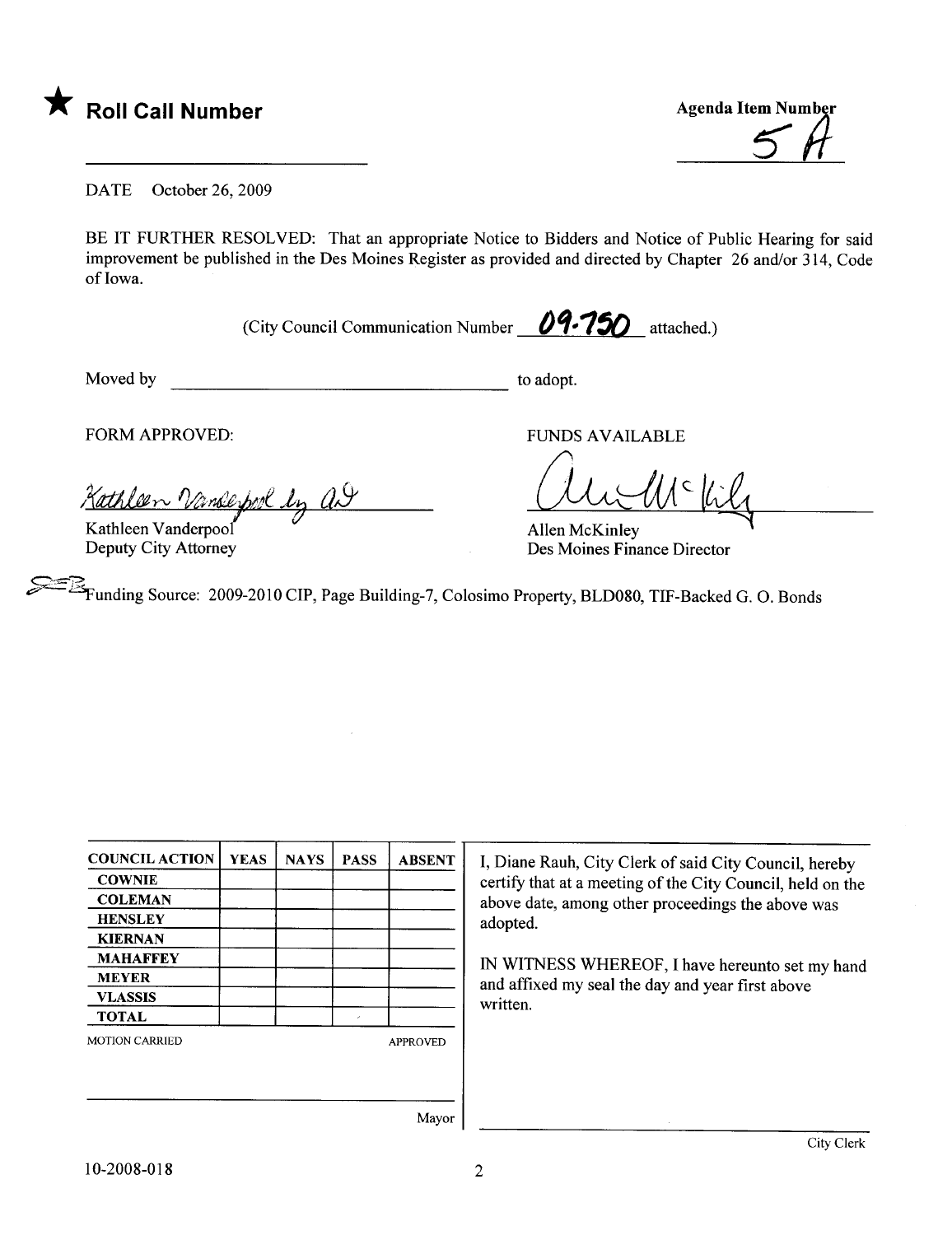

...\Drawings\Loc\_Map\LOC\_MAP.DGN 10/9/2009 11:21:52 AM